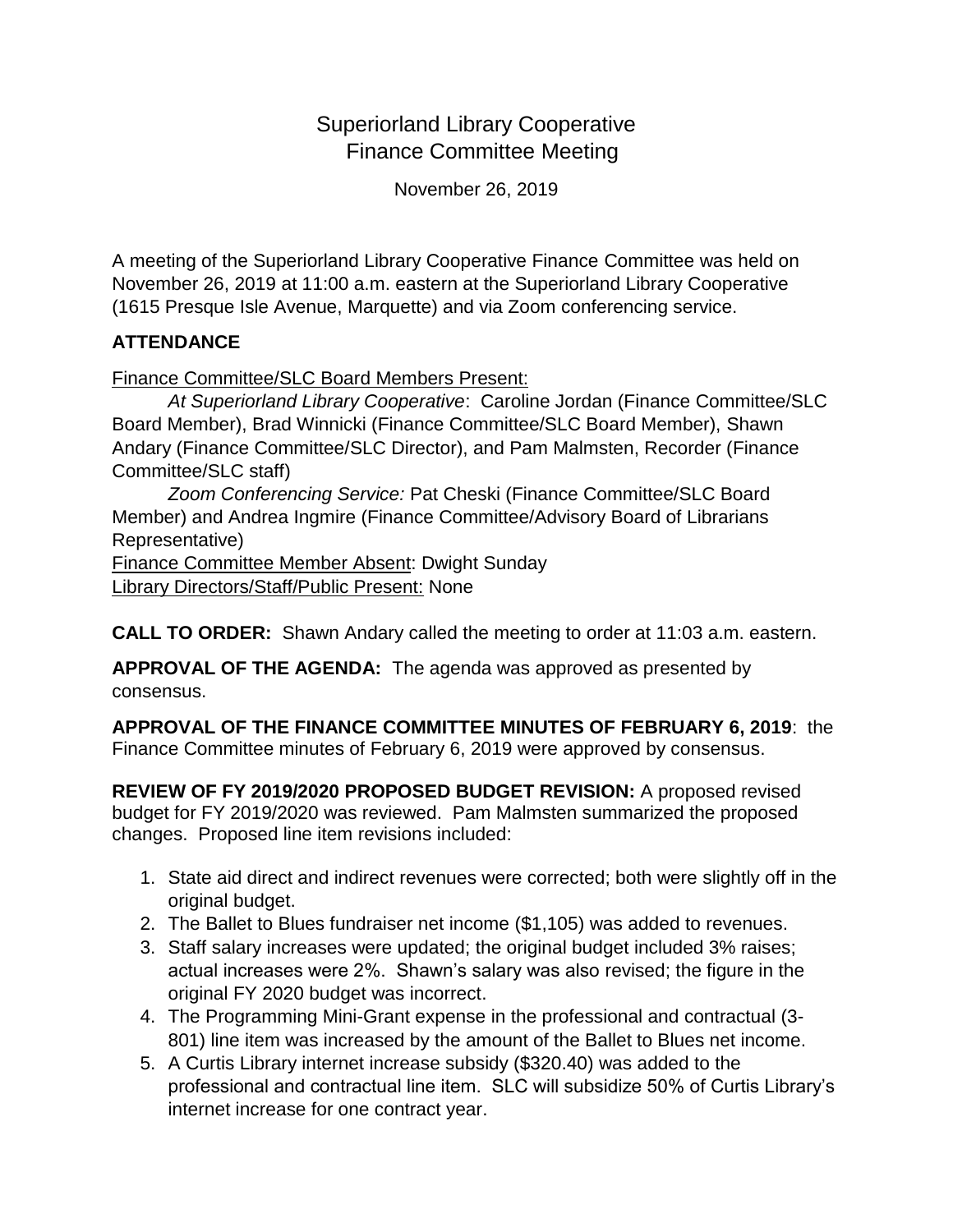- 6. Technology consulting services were added to the budget. \$3,750 was paid to Merit Technologies and an estimated \$400 will be paid to CDW.
- 7. The professional and contractual line item was increased by \$1,000 for NMLN dissolution legal expenses.
- 8. The Overdrive content budget was reduced by \$6,000 (reduced to \$18,000 from \$24,000). \$3,000 was transferred to computer supplies (3-730) to subsidize OpenDNS filtering software. The remaining \$3,000 will be used to subsidize Office 365, a new e-mail platform. \$1,500 was transferred to computer supplies to subsidize new e-mail hosting licenses and \$1,500 was transferred to the professional and contractual line item for e-mail hosting services.
- 9. The PFN Internet Consortium rebilled expenses and revenues were added to the budget.
- 10.A few budget line item expenses were adjusted based on FY 2019 total expenditures and current year-to-date actuals.
- 11.Great Lakes Talking Books (GLTB) fund: the Community Promotion line item was reduced by \$129 to keep total expenditures the same as in the original FY 2020 budget.
- 12.UPRLC fund: \$369 of the Network Administrator's health insurance was added to UPRLC health insurance to keep the total charged to UPRLC the same as in the FY 2020 original budget. (This amount was also approved by the ALS Council and the UPRLC Board.)
- 13.The Victoria Wolf fund expenses and revenues were updated to actual.

Shawn presented additional information on Office 365, the new email platform. Pam noted that the rebilled revenues and expenses for the SLC Merit Internet Consortium need to be added to the budget; internet consortium expenses and revenues are equal and therefore are budget neutral.

Total revenues in the proposed revised budget: \$802,108

Total expenses in the proposed revised budget: \$835,090

Project net income (loss) in the proposed revised budget: (\$32,982). Note: The deficit includes a board-approved general fund balance transfer of \$30,000 to be paid into SLC's MERS Defined Benefit Surplus Division.

**RECOMMENDATION FOR SLC BOARD:** Pat Cheski made a **motion to recommend that the FY 2019/2020 revised budget [with the addition of the Merit Internet Consortium rebilled revenues and expenses] be accepted by the full Board.** The motion was seconded by Brad Winnicki, unanimously approved, and carried.

**PUBLIC PARTICIPATION:** There was no public participation.

**NEXT MEETING DATE:** It was agreed that the next meeting of the Finance Committee would be determined later.